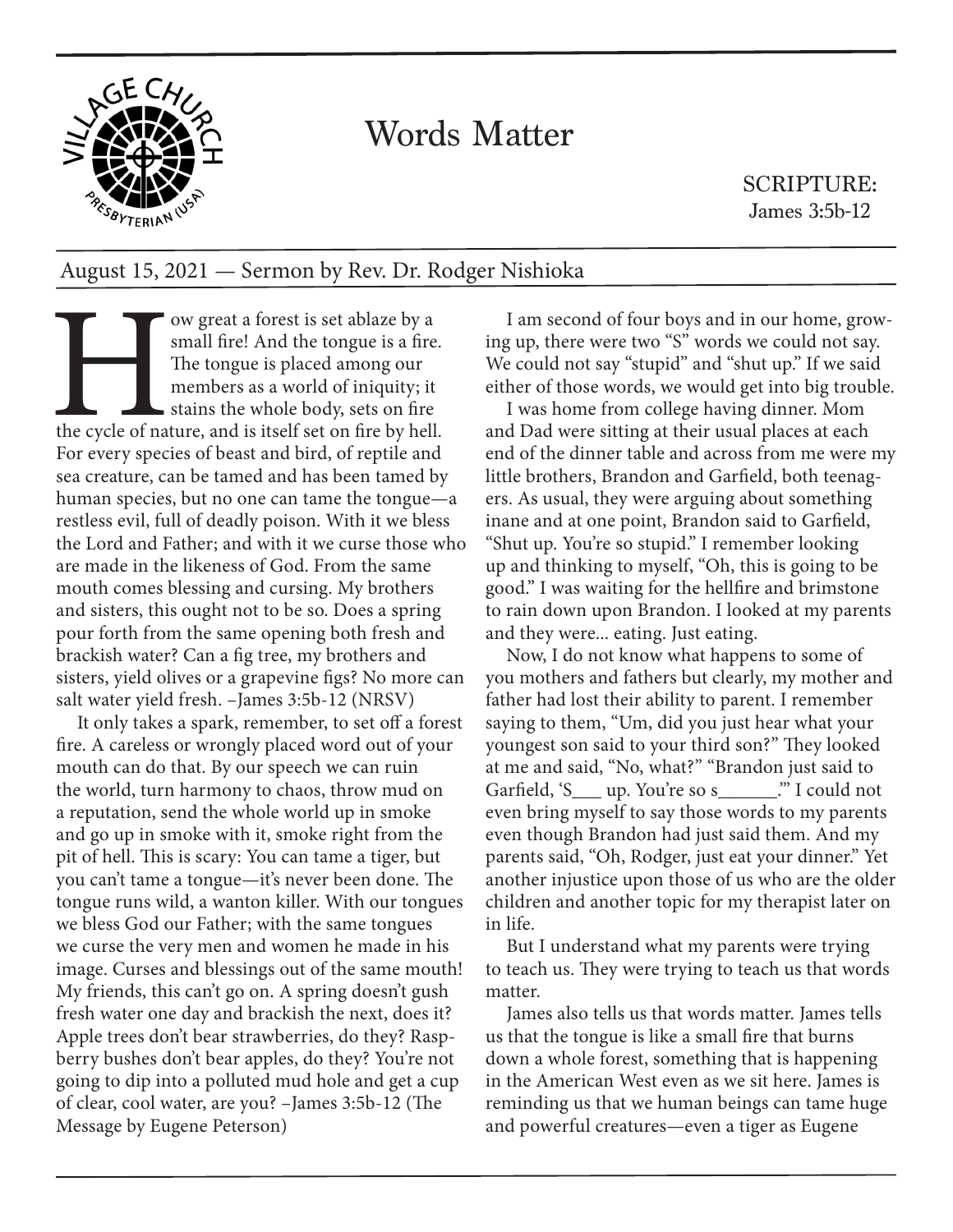Peterson says—but we cannot tame our tongues. James does not have a high opinion of the tongue. He calls the tongue a "restless evil full of deadly poison." James says our tongues—and the words our tongues speak—in one moment can praise God and in the next moment, can curse others around us, the very persons whom God has entrusted to our care. James says this is unacceptable. Words matter.

You know the aphorism: "Sticks and stones may break my bones but...?" You know that is not true. Words matter because words can hurt more than sticks and stones. Long after cuts and bruises and broken bones have healed, hurtful words still wound us.

In the 20th century, we thought words, at best, were a tool. We thought words were largely benign. We thought words could, at best, describe reality. But now, in the 21st century, in this age of post-structuralism, we know that language has great power. Words not only describe reality; words actually create reality.

I want to use a Tupperware toy to illustrate the power of words to create reality. This is Tupperware's shape sorter. It's been around for more than 50 years. It teaches our young children to recognize shapes. So, imagine that each of these shapes is a word and this plastic ball is you—your soul, your identity, your self-image. As you hear some words more frequently than others, you create a shape in your soul to receive those words. If you are told most often that you are beautiful, a child of the living God, worthy of love, that you are kind, that you are thoughtful, that you are generous and trusting, then you create those spaces in you to accommodate those words and take them in. They become your identity, your reality, your self-image.

But if you are told most often that you are unattractive, worthless, a problem, unlovable, and selfish, then you will create those spaces in you to accommodate those words and that will become your reality. So, when someone says that you are loving and worthy of love, if there is no space in your soul to receive that, it just bounces off you.

All those hurtful words—that you are not worthy of being loved, that you are worthless, that you are not capable of loving, that you love the wrong person, that you cannot be forgiven—all those hurtful words are lies.

James says words matter. Words matter because words can be hurtful and tear down. And words can also be healing and build up.

Some of you remember that in March a young man shot and killed eight people in Atlanta, six of whom were Asian-American women. This came amidst a rising tide of anti-Asian hatred across the United States surrounding COVID-19. Some of you know that I live about a mile and a half away from the church here at Village on Mission and during the shut-down, I started walking because I couldn't go visit hospital rooms or homes or meet people for coffee or a meal so I didn't need my car.

In the days following the killings in Atlanta, I was walking to church about 7:30 in the morning and approaching me was an older white woman walking her little dog. I stepped off the sidewalk to walk in the street per COVID protocol. As we passed, we made eye contact and said "good morning" to each other. I kept walking and after a few steps, I heard her say, "Excuse me. I'm sorry, but..." I stopped and turned around and she continued, "I am sorry to bother you and I don't know you but I have seen you walking before. I just wanted to say that I am so sorry about what happened in Atlanta and I hope you are okay. I'm glad you're here." And as I heard her beautiful words, I felt this lump in my throat and standing there, I began to cry. And I said to her, "Thank you so much for your kindness. It means so much. I'm actually doing well. Thank you." And she smiled at me and after waving, we turned and walked away from one another.

A few days after that, I received a note from Dr. John Hall, a member here and part of our Social Justice ministry, who, also knowing that I walked here, asked if I was okay. I thanked Dr. Hall and said that I was well. Then, that next Monday, rather cryptically, Charlotte Davison, an elder on our session, asked if I was going to be walking home from the church and what time would that be. I told Charlotte about 7 p.m. I had a meeting that night and at 7 p.m., Tom Are turned to me and said, "Um, Rodger. You need to go." I said, "But the meeting isn't done yet." He said, "Yes, but you need to meet